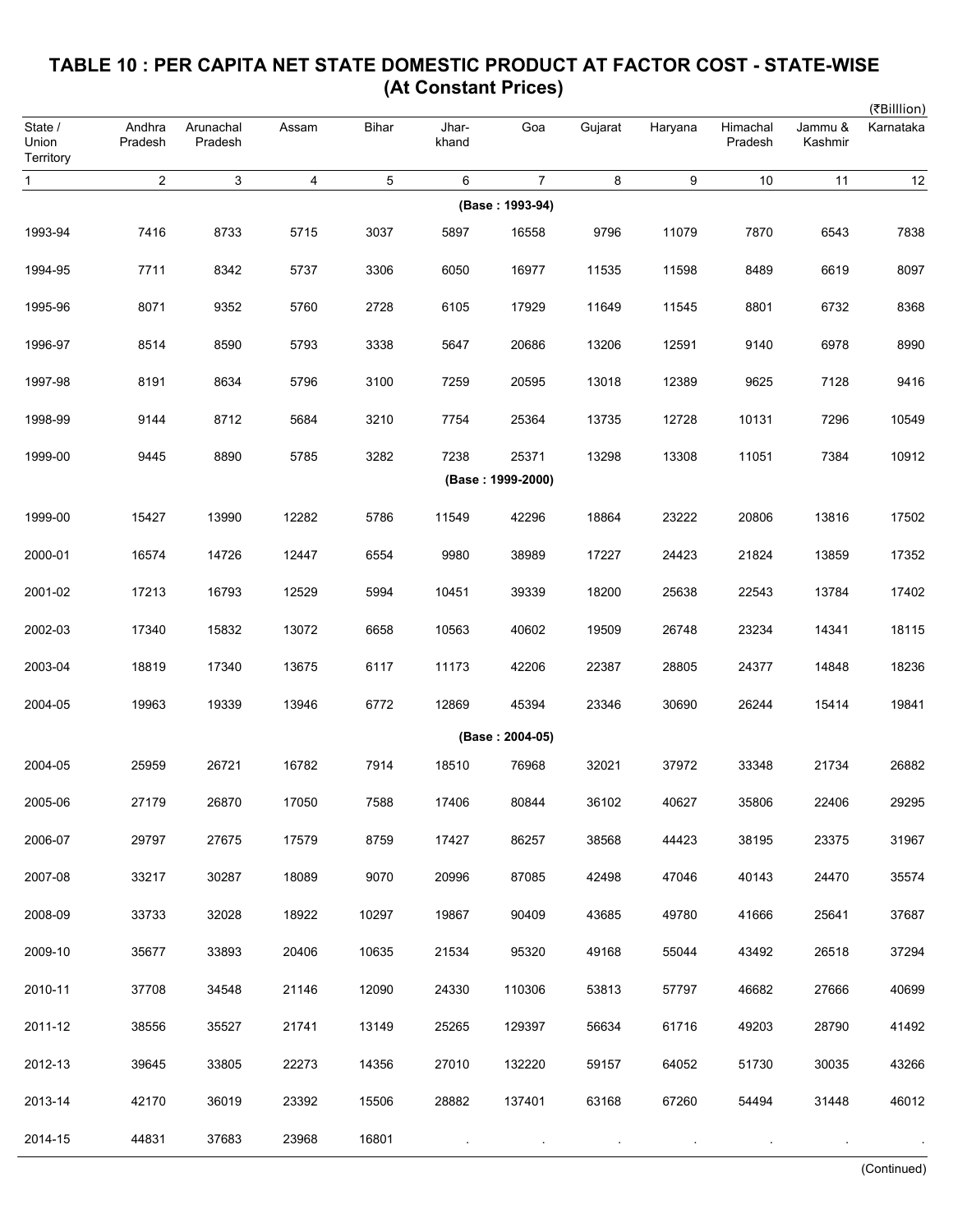|                               |        |                   |                   |                  |         |                   |         |          |        |        | (₹Billion) |
|-------------------------------|--------|-------------------|-------------------|------------------|---------|-------------------|---------|----------|--------|--------|------------|
| State /<br>Union<br>Territory | Kerala | Madhya<br>Pradesh | Chhattis-<br>garh | Maha-<br>rashtra | Manipur | Megha-<br>laya    | Mizoram | Nagaland | Orissa | Punjab | Rajasthan  |
| $\mathbf{1}$                  | 13     | 14                | 15                | 16               | 17      | 18                | 19      | 20       | 21     | 22     | 23         |
|                               |        |                   |                   |                  |         | (Base: 1993-94)   |         |          |        |        |            |
| 1993-94                       | 7983   | 6584              | 6539              | 12183            | 5846    | 6893              |         | 9129     | 4896   | 12710  | 6182       |
| 1994-95                       | 8598   | 6550              | 6445              | 12158            | 5558    | 6940              |         | 9410     | 5054   | 12784  | 7134       |
| 1995-96                       | 8868   | 6790              | 6474              | 13221            | 5616    | 7535              |         | 9646     | 5204   | 13008  | 7216       |
| 1996-97                       | 9145   | 7089              | 6654              | 13464            | 6022    | 7602              |         | 9880     | 4773   | 13705  | 7862       |
| 1997-98                       | 9265   | 7301              | 6810              | 13925            | 6434    | 7881              |         | 10287    | 5382   | 13812  | 8601       |
| 1998-99                       | 9819   | 7621              | 6873              | 14199            | 6401    | 8507              |         | 9118     | 5471   | 14334  | 8754       |
| 1999-00                       | 10430  | 8248              | 6692              | 15257            | 7097    | 8996              |         | 8726     | 5742   | 14809  | 8555       |
|                               |        |                   |                   |                  |         | (Base: 1999-2000) |         |          |        |        |            |
| 1999-00                       | 19461  | 12384             | 11629             | 23011            | 13260   | 14355             | 16443   | 14107    | 10622  | 25631  | 13619      |
| 2000-01                       | 19809  | 11150             | 10808             | 21892            | 12157   | 14910             | 16635   | 15699    | 10208  | 25986  | 12840      |
| 2001-02                       | 20659  | 11715             | 12202             | 22258            | 12641   | 15518             | 17245   | 16637    | 10697  | 25992  | 13933      |
| 2002-03                       | 21944  | 10880             | 11716             | 23447            | 12319   | 15882             | 18429   | 17409    | 10500  | 25955  | 12054      |
| 2003-04                       | 23159  | 11870             | 13661             | 24859            | 13389   | 16658             | 18555   | 17319    | 11900  | 27075  | 15579      |
| 2004-05                       | 25122  | 12032             | 14070             | 26603            | 14334   | 17595             | 18904   | 17269    | 13311  | 27905  | 14908      |
|                               |        |                   |                   |                  |         | (Base: 2004-05)   |         |          |        |        |            |
| 2004-05                       | 32351  | 15442             | 18559             | 36077            | 18547   | 23079             | 24662   | 30441    | 17650  | 33103  | 18565      |
| 2005-06                       | 35492  | 15927             | 18530             | 40671            | 19341   | 24278             | 25826   | 33072    | 18194  | 34096  | 19445      |
| 2006-07                       | 38113  | 17073             | 21580             | 45582            | 19250   | 25471             | 26308   | 35074    | 20194  | 37087  | 21342      |
| 2007-08                       | 41315  | 17572             | 22929             | 50138            | 19868   | 25633             | 28467   | 37317    | 21640  | 39567  | 21922      |
| 2008-09                       | 43644  | 19462             | 23926             | 50183            | 20861   | 28223             | 31921   | 39041    | 22963  | 41003  | 23356      |
| 2009-10                       | 47360  | 20959             | 24189             | 54246            | 21810   | 29306             | 34699   | 40590    | 22846  | 42831  | 24304      |
| 2010-11                       | 50146  | 21706             | 25991             | 59587            | 20711   | 31418             | 40072   | 43992    | 23968  | 44769  | 27502      |
| 2011-12                       | 52808  | 23272             | 27163             | 61276            | 22169   | 34232             | 37921   | 46340    | 24542  | 46325  | 29612      |
| 2012-13                       | 55643  | 24867             | 28087             | 65095            | 23130   | 34706             | 39347   | 48111    | 25163  | 47854  | 30839      |
| 2013-14                       | 58961  | 26853             | 28373             | 69097            | 24042   | 37154             | 41094   | 49963    | 24929  | 49529  | 31836      |
| 2014-15                       |        | 29218             | 29047             |                  |         | 39503             |         | 51888    | 26531  |        |            |

## **TABLE 10 : PER CAPITA NET STATE DOMESTIC PRODUCT AT FACTOR COST - STATE-WISE (At Constant Prices) (Contd.)**